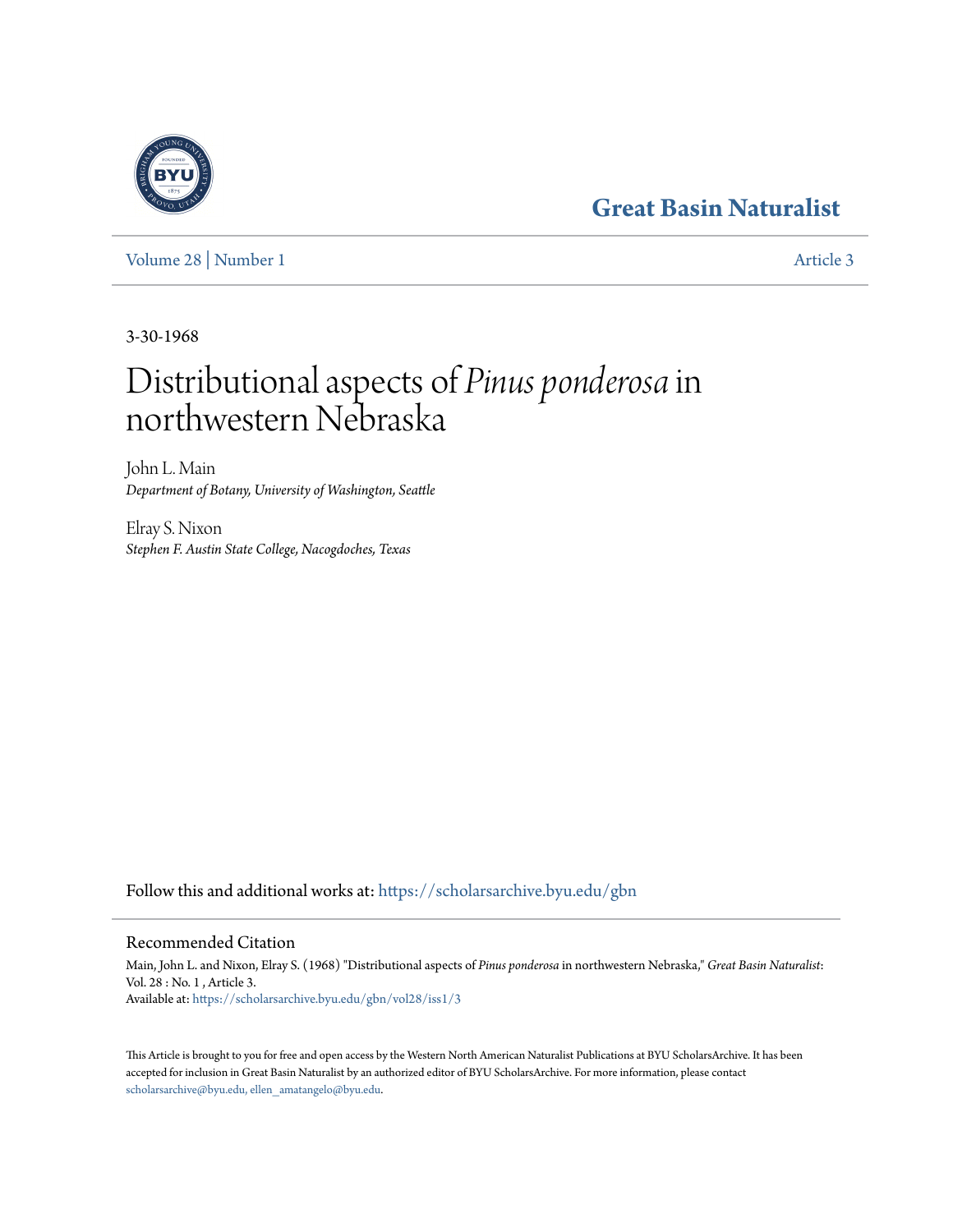### DISTRIBUTIONAL ASPECTS OF PINUS PONDEROSA IN NORTHWESTERN NEBRASKA<sup>1</sup>

John L. Main<sup>2</sup> and Elray S. Nixon<sup>3</sup>

#### **ABSTRACT**

Pinus ponderosa occurs in abundance on the Pine Ridge escarpment in north western Nebraska. Within and adjacent to the Pine Ridge are areas of mixed-grass prairie. Transects were run in the middle and along fringe areas of pine stands to determine if  $P$ . ponderosa was encroaching upon the grasslands of the surrounding mixed prairie areas. Results indicated that encroachment was taking place, especially in areas of soil disturbance or where a more open type of vegetation existed.

#### **INTRODUCTION**

Pinus ponderosa is one of the most widely distributed pine species in the forested mountainous areas of western North America. Although it is usually found at lower altitudes on dry elevated slopes. it possesses a wide ecological tolerance range. At the present time the largest acreage of  $P$ . ponderosa in Nebraska occurs on the Pine Ridge escarpment in northwestern Nebraska, but it is also abundant on the Wild Cat Range and along the Platte and Niobrara Rivers in the Mixed Prairie region (Tolstead, 1947). Bessey (1895) indicated that the distribution of P. ponderosa may have been much greater prior to the early settlement of the white men. He suggested that the sandhills of Nebraska were probably once wooded by P. ponderosa as evidenced by remains of wood fragments and testimonies of the first settlers of the sandhills region. Because of the abundance of timber, sawmills came into the area and by the early 1900's there were sixty-five in the Pine Ridge area alone. Because of this clearing effect, the average age of the oldest trees is approximately  $65-70$ years, a uniformity resulting from reproduction occurring within a few years after the extensive cutting (Tolstead, 1947).

This study deals specifically with a population of P. ponderosa on the Pine Ridge escarpment near Chadron, Nebraska. The topography is one of sharp ridges, eroded sandstone buttes, and rough broken areas. The vegetation is characterized by stands of P. ponderosa interspersed with areas of mixed prairie (Fig. 1). The dominant species of the woodland areas are  $P$ , ponderosa and Prunus virginiana whereas the mixed prairie areas are generally dominated by the grasses Andropogon scoparius, Poa pratensis, Stipa comata, and Bouteloua curtipendula and other species such as Carex filifolia and Yucca glauca (Tolstead, 1947; Nixon, 1967).

The purpose of this study was to determine if Pinus ponderosa was encroaching upon the grasslands of the surrounding mixed

<sup>1.</sup> Appreciation is extended to Doris Gates, Chadron State College, Chadron, Nebraska, and to<br>Peter N. Jensen, Soil Conservation Service, Lincoln, Nebraska, for helpful suggestions.<br>2. Department of Botany, University of Wa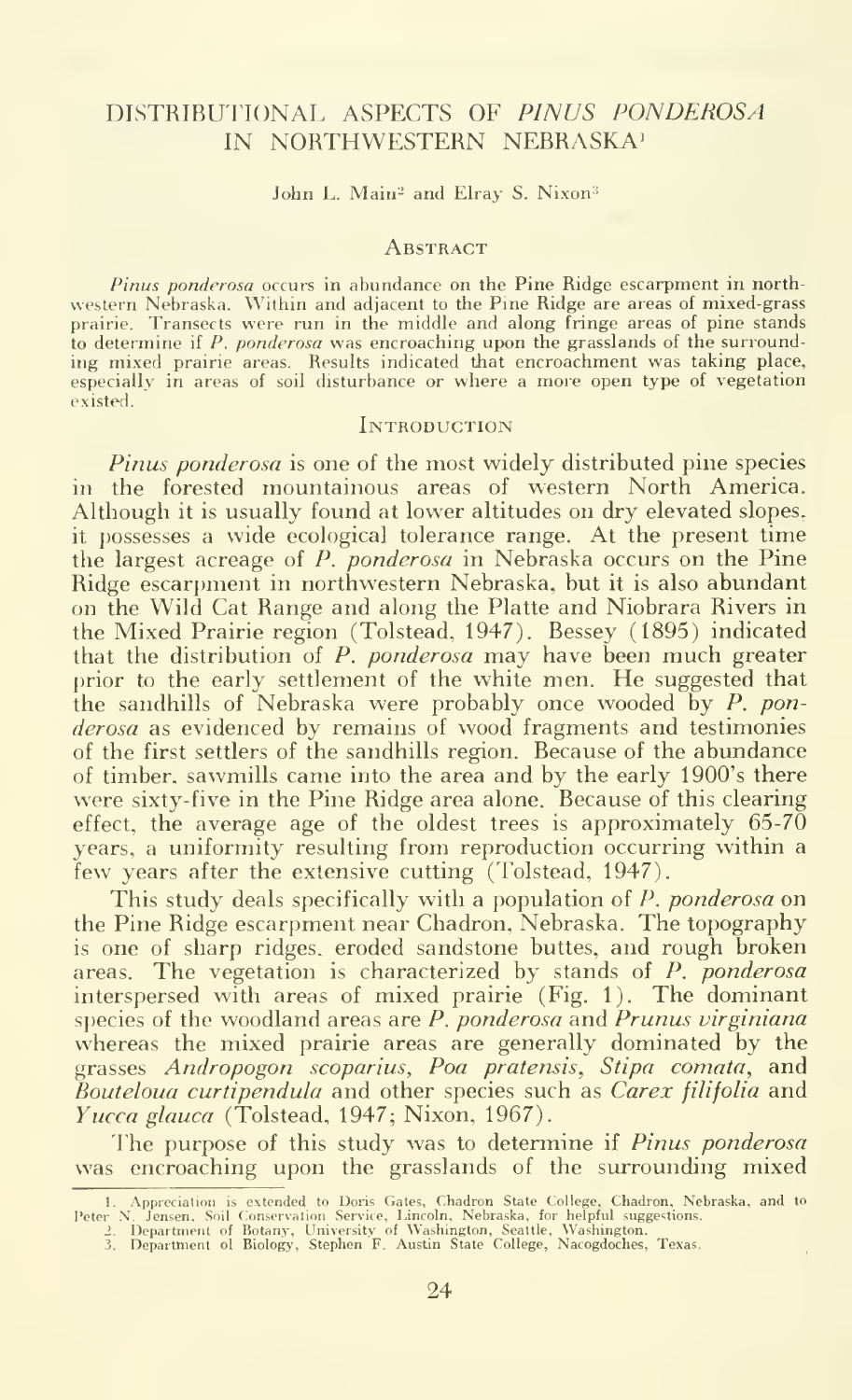

Fig. 1. Pinus ponderosa and adjacent prairie areas characteristic of the Pine Ridge escarpment in northwestern Nebraska (Soil Conservation Service photo, 1960).

prairie areas and to determine those factors which may be enhancing or inhibiting the advancement of the pine. This in turn may aid in a better understanding of the distribution of pine on the Pine Ridge escarpment. The study commenced in the spring of 1965 and terminated in the fall of that same year.

#### DESCRIPTION OF STUDY SITES

Ten sample sites were located in Dawes County, Nebraska, all within six miles of each other and, therefore, were similar in temperature and precipitation. The annual precipitation is approximately 17.97 inches, most of which occurs between the months of April and September; however, the amount of precipitation fluctuates within wide limits from year to year. The average temperature for January is 24.4° F and for July is 75.6° F (U. S. Dept. of Agriculture, 1941). The average growing season is 146 days. The study sites varied somewhat in slope exposure, size, topography, and in vegetation marginating the pine stands.

Sites A, B, and C were located in rather close proximity approximately five miles south of Chadron. Nebraska, on U. S. Highway 385 and then six miles southeast on Kings Canyon road. The prairie vegetation at the margin of these sites was primarily composed of Bouteloua gracilis^ B. hirsuta, B. curtipendula, Agropyron smithii. and Stipa comata. The general slope exposure of site A was to the northeast, site B to the west, and site C to the north.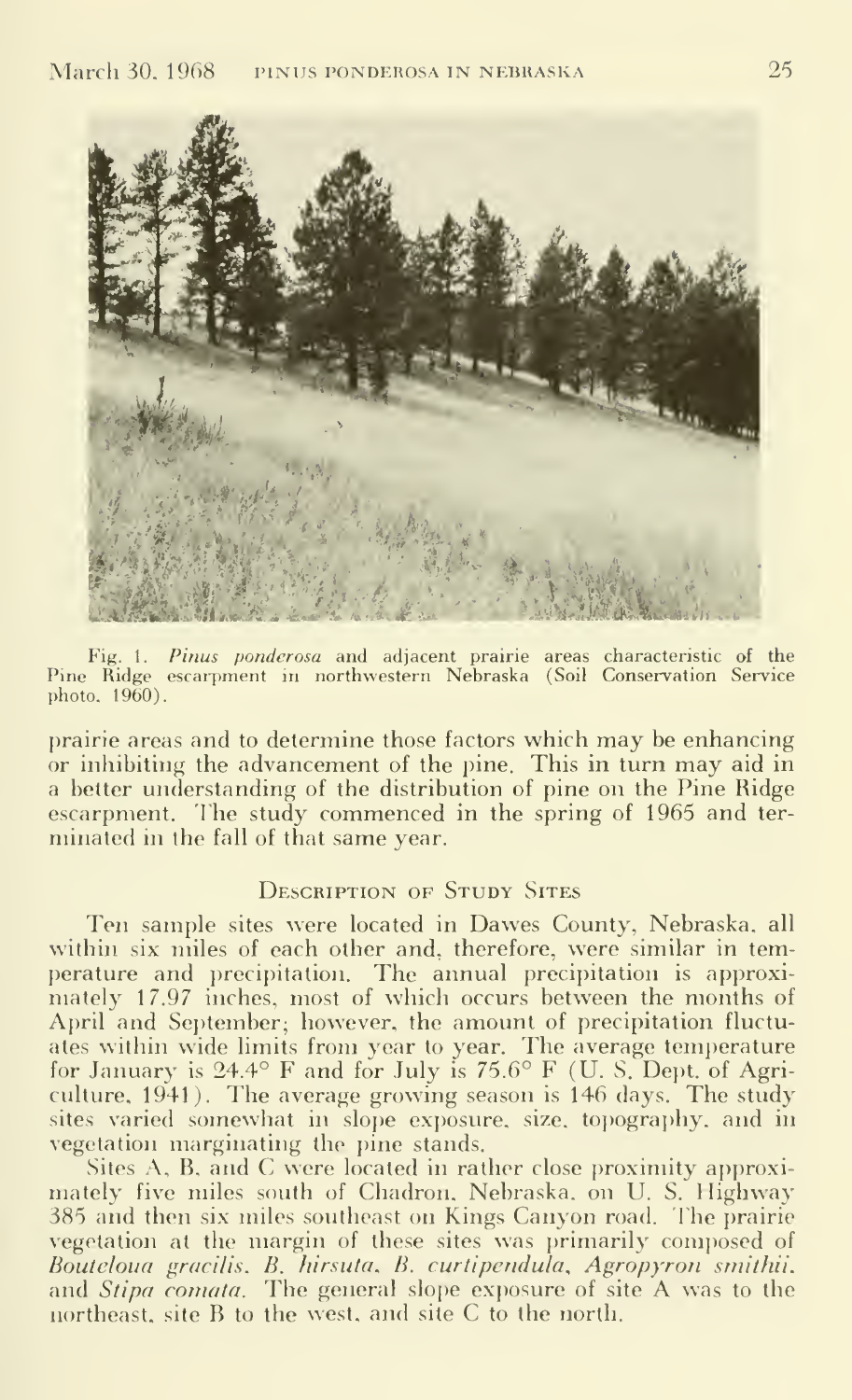Sites D, E, and F were located approximately five miles south of Chadron on U. S. Highway 385 and three and one-half miles southeast on Kings Canyon road. Marginal prairie areas at sites E and F were characterized by the presence of an abundance of Andropogon scoparius and A. gerardi and the general slope exposure was to the east. Site D was different from E and F in that the northeast-facing slopes terminated in a bottom area with a dense growth of vegetation including such species as Poa pratensis, Symphoricarpos occidentalis, and *Rhus radicans*. The top of the ridge was flat with well spaced pines and a ground cover of the grasses *Stipa comata* and *Bouteloua*  $\alpha$ *curtipendula*. The uppermost part of the ridge at site  $F$  was a sandstone butte.

The remaining sites (G, H, I, and J) were in and near Chadron State Park which is located nine miles south of Chadron on U. S. Highway 385. The uppermost portion of the ridges at sites G and H were sandstone buttes. The general slope exposure was to the east and the more prominent prairie species were Andropogon scoparius and A. gerardi. Sites <sup>I</sup> and J sloped west and northwest, respectively, terminating in bottom areas. Representatives from the prairie in cluded Stipa comata and Calamovilfa longifolia. There were also shrubs present such as Prunus virginiana and Symphoricarpos occi dentalis and in some places patches of the grasses  $\vec{P}$ oa pratensis and Panicum virgatum.

#### Methods and Procedures

Ridge areas were selected which projected into mixed prairie areas. Belt transects were run down the middle of the ridge and along the fringe areas of the pine stands. The transects varied in length from site to site but were all five meters wide. Ridge transects followed the contour of the ridge while fringe transects followed the contour of the pine stands, beginning with the outermost tree and including all trees inward for five meters.

The 947 increment borings were from pines over four cm in diameter. All trees with diameters four cm or less at <sup>a</sup> height of one meter are specified as seedlings. Other aspects noted were natural pruning and top structure. Three soil samples were taken at each site. Samples of the top eight inches were taken from under well established pines, from transition areas between pine and prairie, and from the adjacent prairie. Soil samples were collected in quart plastic bags, screened and air dried, and again stored in plastic bags. Duplicate samples were used for pH determinations. The pH of the soil was determined from a water-saturation percentage preparation (Jackson, 1958) and measured on <sup>a</sup> Beckman Model <sup>76</sup> pH meter buffered at pH 6:86.

#### **RESULTS**

Examination of the transition zones between pine stands and grasslands failed to produce any signs of retreating pine margins. To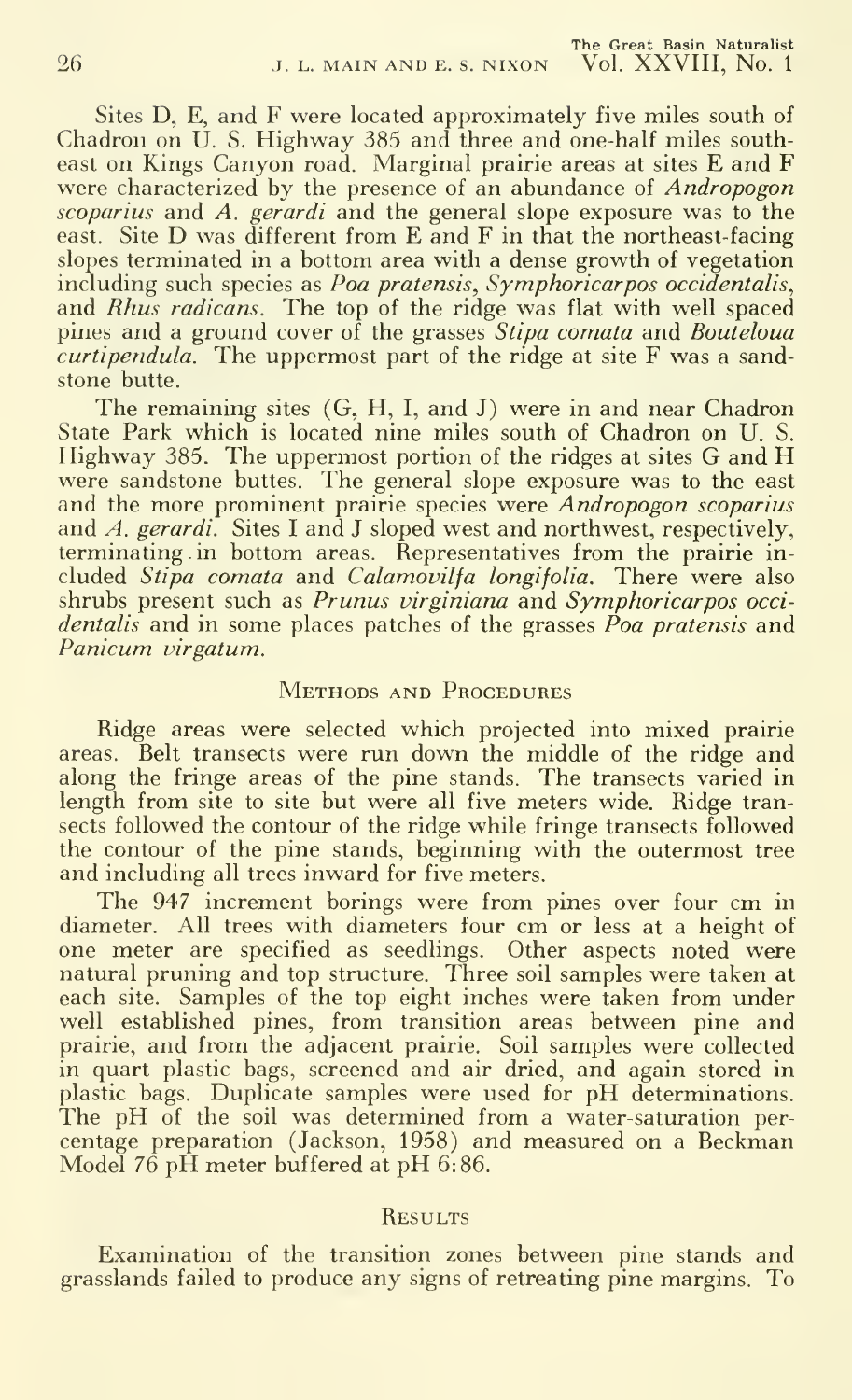the contrary, many areas showed young seedhngs established among grasses and other vegetation. The number of seedlings, however, was higher in the ridge transects than the fringe transects. It was noted that migration took place at <sup>a</sup> much faster rate in areas of soil disturbance and when in association with open stands of bunchgrasses such as Andropogon scoparius. Slope exposure also seemed to play an important role in encroachment. It was noted that migration took place on east- and north-facing slopes at a much faster rate than on west- and south-facing slopes.

The mean diameter of all trees sampled was 16.73 cm. Because of the great variance in environmental factors, it was impossible to determine age by measuring the diameters of the trees. As a result, cores were used to determine the age of all trees encountered. The mean age of all trees sampled was 44.4 years, while the mean age for trees in the fringe transects was 31.3 years, and the mean age for trees in the ridge transects was 56.2 (Table 1). A difference of 24.9 years in average age between trees in the ridge and fringe transects indicates that migration has taken place. Further evidence of migration is found in the age class results (Table 2). Of the 526 trees in the fringe areas, 78 percent were less than 36 years of age. In the ridge areas 55 percent of the 859 trees were less than 36 years of age. There were only 32 trees over 45 years of age in the fringe transects whereas in the ridge transects there were  $256$  trees over  $45$ years of age. The age range for all trees sampled was from 12 to 274 years, and the diameter range from 4 to 57 cm at one meter in height. The average distance between ridge and fringe transects was 61.6 meters.

The average height of trees sampled was 7.9 meters while the average height of trees in the fringe transects was 7.5 meters and the average height of trees in the ridge transects was 8.3 meters (Table 1). Most trees in the sample sites had not dropped their lower branches and only 23 out of the 948 trees sampled had flat tops, indicating that most of the trees sampled were still growing.

The soil pH of the top  $8$  inches ranged from  $6$  to 7.9. It would be reasonable to assume that the pH in the forest would be lower

|         | <b>Transects</b> |  |  |
|---------|------------------|--|--|
| Ridge   | Fringe           |  |  |
| 1170.00 | 1290.00          |  |  |
| 536.00  | 412.00           |  |  |
| 323.00  | 114.00           |  |  |
|         | - .09            |  |  |
| 56.20   | 31.30            |  |  |
| 18.00   | 15.90            |  |  |
| 8.30    | 7.50             |  |  |

Table 1. Transect results comparing Pinus ponderosa in ridge and fringe areas.

\*Trees with diameters 4 cm or less at one meter height are termed seedlings.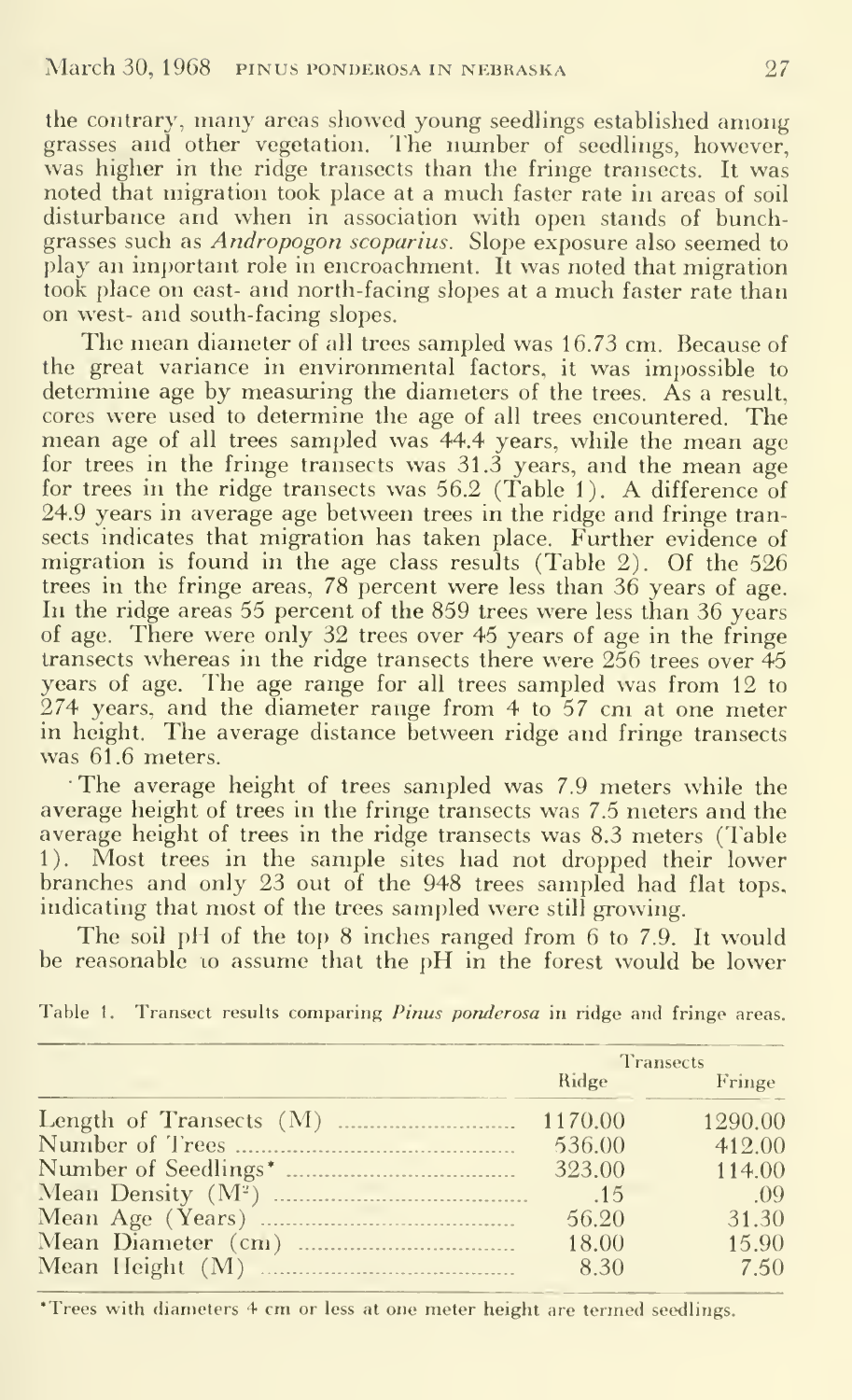| Size*<br>$\epsilon$ (cm) | Ridge | Fringe         | Age<br>(Years) | Ridge | Fringe         |
|--------------------------|-------|----------------|----------------|-------|----------------|
| Seedlings**              | 323   | 114            | Seedlings**    | 323   | 114            |
| $5-10$                   | 147   | 142            | $15 - 25$      | 25    | 129            |
| $11 - 15$                | 126   | 110            | 26-35          | 121   | 166            |
| $16 - 20$                | 80    | 65             | 36-45          | 134   | 85             |
| $21 - 25$                | 73    | 39             | $46 - 55$      | 51    | 18             |
| 26-30                    | 39    | 30             | 56-65          | 97    | 11             |
| 31-35                    | 33    | 14             | 66-74          | 52    | $\overline{2}$ |
| $36 - 40$                | 21    |                | 76-85          | 19    |                |
| $41 - 45$                |       | 3              | 86-95          | 15    | 0              |
| $46 - 50$                |       | $\overline{2}$ | 96-105         | 11    | $\theta$       |
| Totals                   | 859   | 526            |                | 859   | 526            |

Table 2. Age and size class of Pinus ponderosa.

\*Diameter at one meter height.

\*\*Trees with diameters 4 cm or less at one meter height are termed seedlings.

than that of the grassland prairie due to the effects of the pine. This, however, was true in only three of the ten sample sites. The results of the soil sample analysis indicated no significant trends in pH from forest to prairie.

#### DISCUSSION

At present, northwestern Nebraska is located within the Mixed Prairie vegetational type (Weaver and Bruner, 1954). However, scattered populations of *Pinus ponderosa* occur, the largest being on the Pine Ridge escarpment (Tolstead, 1947). Bessey (1895) stated that the distribution of *P. ponderosa* in Nebraska may have been much greater prior to settlement by white man. Extensive logging practices (Bessey, 1895) and fire (Wells, 1965) appear to be the basic causes of pine tree reduction. If the pines were recently re-<br>moved, it could be assumed that the pines would begin to encroach into those areas from which it had been removed. This study seems to support this hypothesis since results indicate a reduction in average age of pine trees from ridge to fringe areas. There were also many seedlings encroaching into grassland, especially in areas of soil disturbance or open stands of bunchgrass. Potter and Green (1964) also found evidence of the advancement of pine into grassland areas in western North Dakota emphasizing that encroachment generally occurred in more open prairie areas.

The greatest obstruction to the encroachment of  $P$ , ponderosa into prairie areas appears to be the prairie vegetation. In this study, seedlings were more abundant in areas of disturbance or in more open grass stands. Tolstead (1947) stated that  $P$ . ponderosa is absent in some fringe areas due to inability of pine seedlings to compete with mixed prairie grasses. On the other hand, he found some trees present in tracks of old abandoned roads or trails. Potter and Green